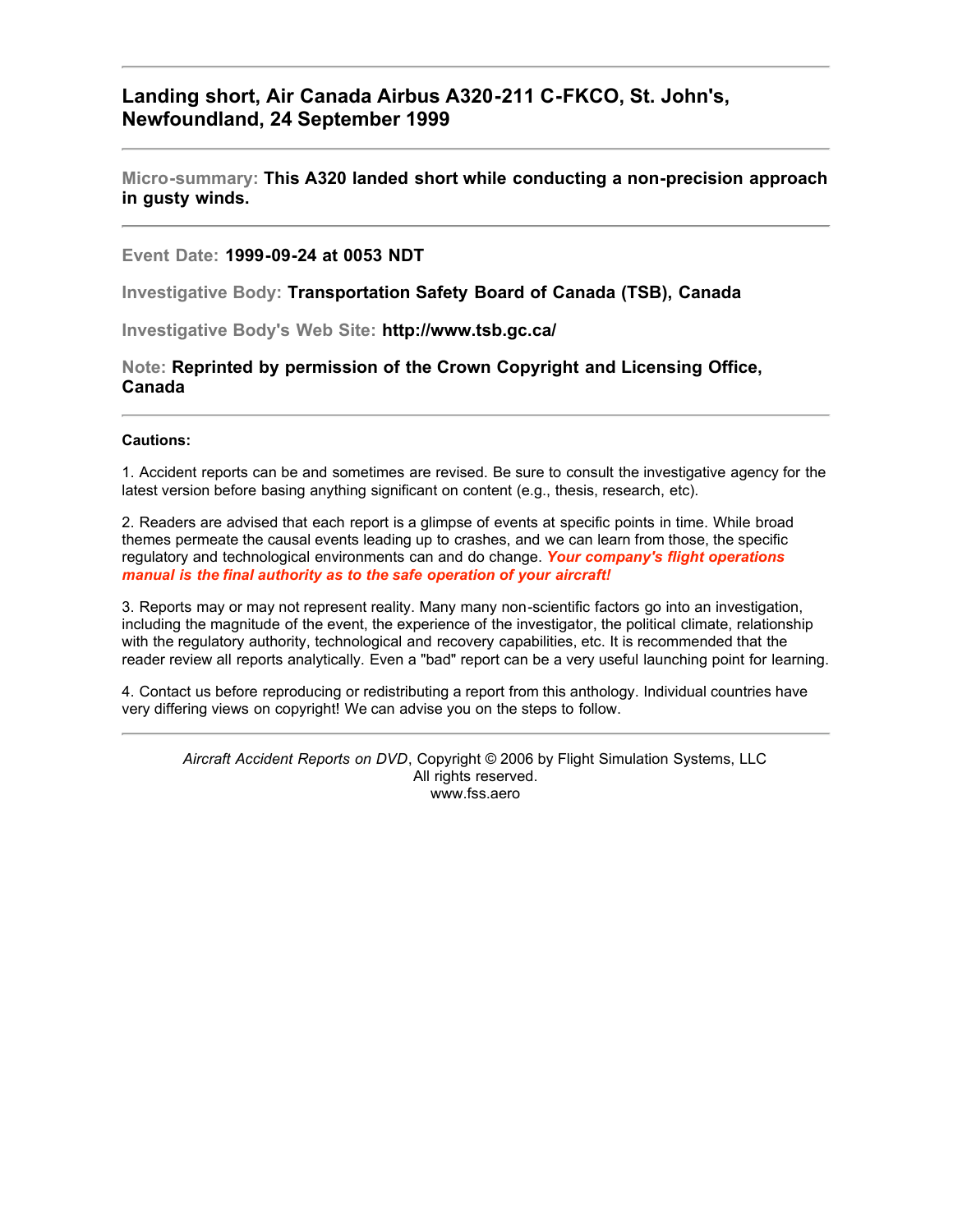Transportation Safety Board of Canada



Bureau de la sécurité des transports du Canada

# **AVIATION INVESTIGATION REPORT A99A0131**



**LANDING SHORT**

**AIR CANADA AIRBUS A320-211 C-FKCO ST. JOHN'S, NEWFOUNDLAND 24 SEPTEMBER 1999**

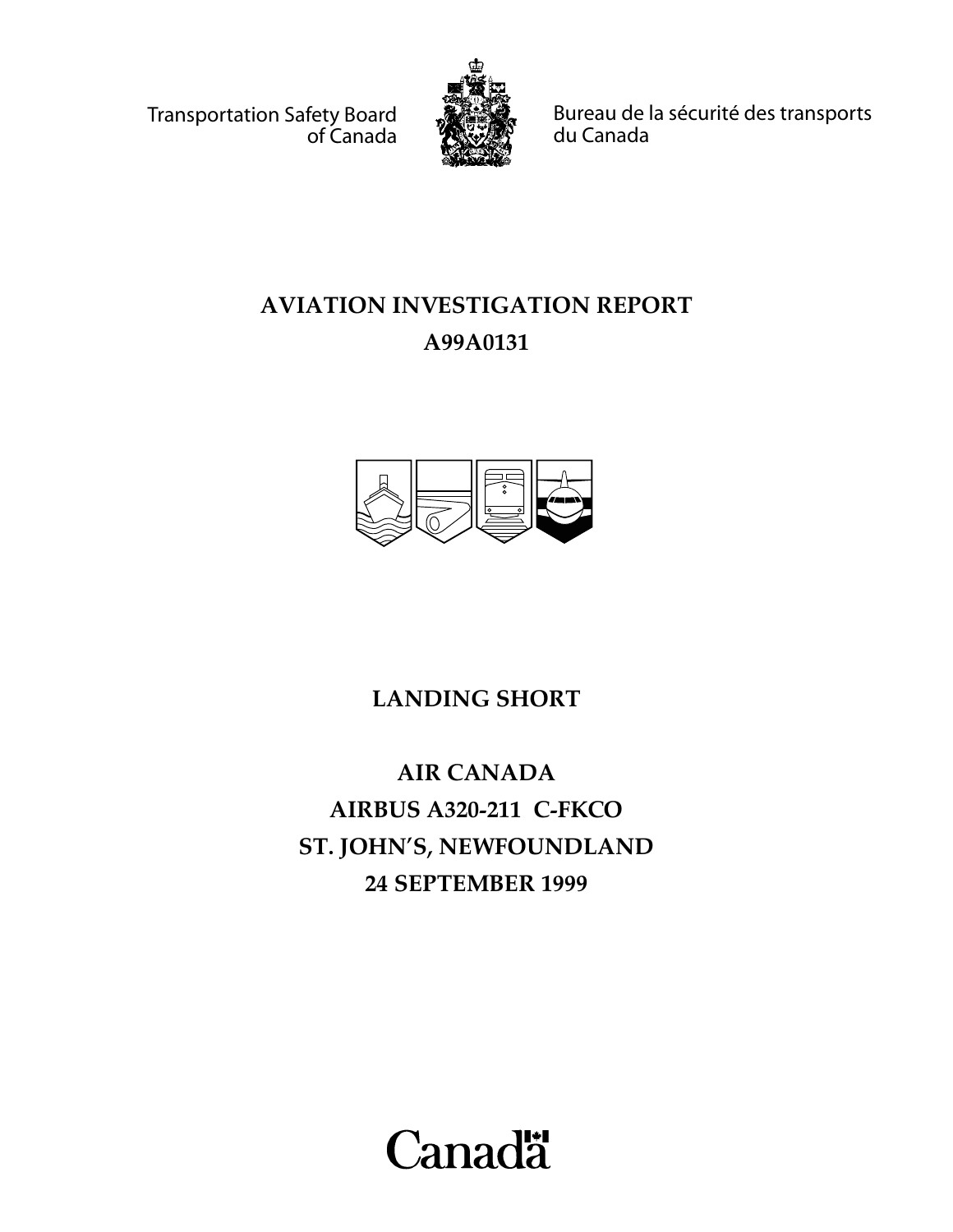The Transportation Safety Board of Canada (TSB) investigated this occurrence for the purpose of advancing transportation safety. It is not the function of the Board to assign fault or determine civil or criminal liability.

### Aviation Investigation Report

Landing Short

Air Canada Airbus A320-211 C-FKCO St. John's, Newfoundland 24 September 1999

Report Number A99A0131

### *Summary*

The Airbus A320, C-FKCO, operating as Air Canada flight 630, was on a scheduled flight from Toronto, Ontario, to St. John's, Newfoundland. During the night localizer approach to runway 29, which had a relocated threshold, strong gusty winds were encountered. The aircraft touched down approximately 250 feet short of the relocated threshold, striking sawhorse-type construction barriers. The aircraft sustained damage to two brake lines and one brake temperature sensor. There were no injuries to any of the occupants. The aircraft touched down at 0053 Newfoundland daylight time.

*Ce rapport est également disponible en français*.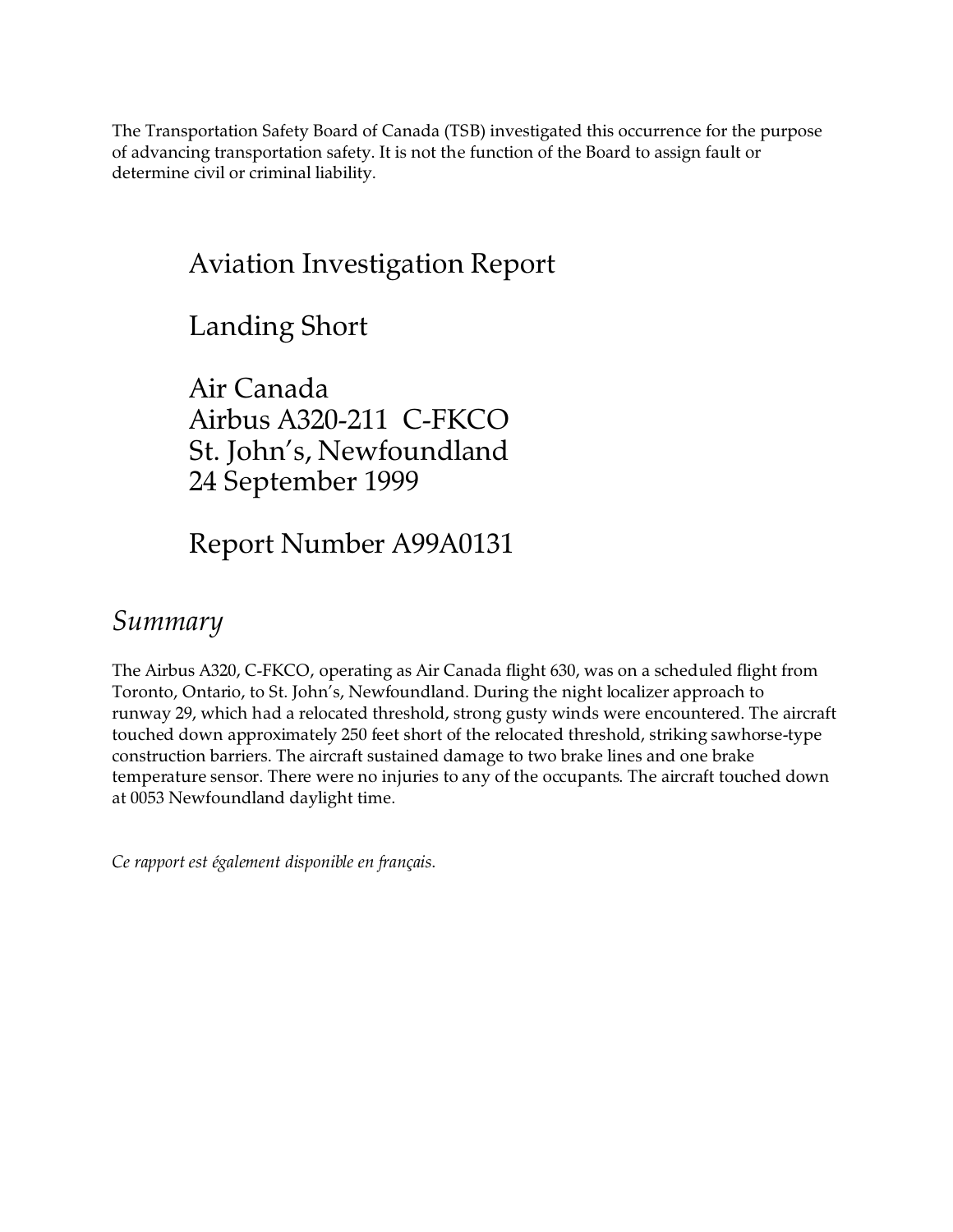### *Other Factual Information*

#### *Runway Environment*

1

Runway 29 at St. John's Airport is 8500 feet long and 200 feet wide. The runway has an average slope of 0.22 per cent; however, slopes vary in the first half of the runway, with some peak values of 0.42 per cent. At the time of the occurrence, the threshold of runway 29 was relocated 1767 feet because of construction. The relocated threshold was marked, in accordance with Transport Canada-approved drawings: flags and cones for daylight operations and four red wing-bar lights on each side of the runway for nighttime operations. Also, two rows of barriers were placed across the unserviceable portion of the runway. These barriers were located 120 and 675 feet, respectively, before the relocated threshold. A notice to airmen (NOTAM) was issued advising that the runway threshold was relocated and that it was marked by flags and cones by day and wing bar lights by night. The NOTAM also listed the high-intensity approach lights as unserviceable. The NOTAM did not mention the barriers. The crew of Air Canada flight 630 (ACA630) had a copy of this NOTAM.

Transport Canada's *Aerodrome Standards and Recommended Practices* (TP312), paragraph 5.3.11.10, states that five wing bar lights are to be used to mark the location of a displaced runway that is more than 45 metres wide. Runway 29 is 61 metres wide. It could not be determined why the use of only four wing bar lights was approved.

Runway 29 was not equipped with a visual approach slope indicator system (VASIS). According to the recommended practice found in TP312, paragraph 5.3.6.2, a VASIS "should be provided to serve the approach to a runway where the runway threshold is temporarily displaced from the normal position and the runway is served by turbojet aeroplanes."<sup>1</sup>

Further, TP312, paragraph 5.3.6.1, states in part that a VASIS shall be provided for normal operations when "terrain or prevalent meteorological conditions are such that the aircraft may be subjected to unusual turbulence during approach." The approach charts for runways 11, 16, and 29 at St. John's Airport all warn of moderate to severe turbulence, yet these runways are not equipped with a VASIS.

The incident occurred after dark on an overcast night. The flight crews from two different aircraft that landed at St. John's Airport that night reported that the approach to runway 29 was like approaching a "black hole".

Transport Canada's *Manual of Instrument Flight Procedures* describes the visual illusion known as "black-hole illusion" as follows:

TP312 defines recommended practices as follows: "Any specifications for physical characteristics, configuration, material, performance, personnel or procedure; the uniform application of which is recognized as desirable in the interest of safety, regularity or efficiency of air navigation, and to which operators will endeavour to conform. Specifications designated as recommended practices are identified by the verb  $\sinh^{-n}$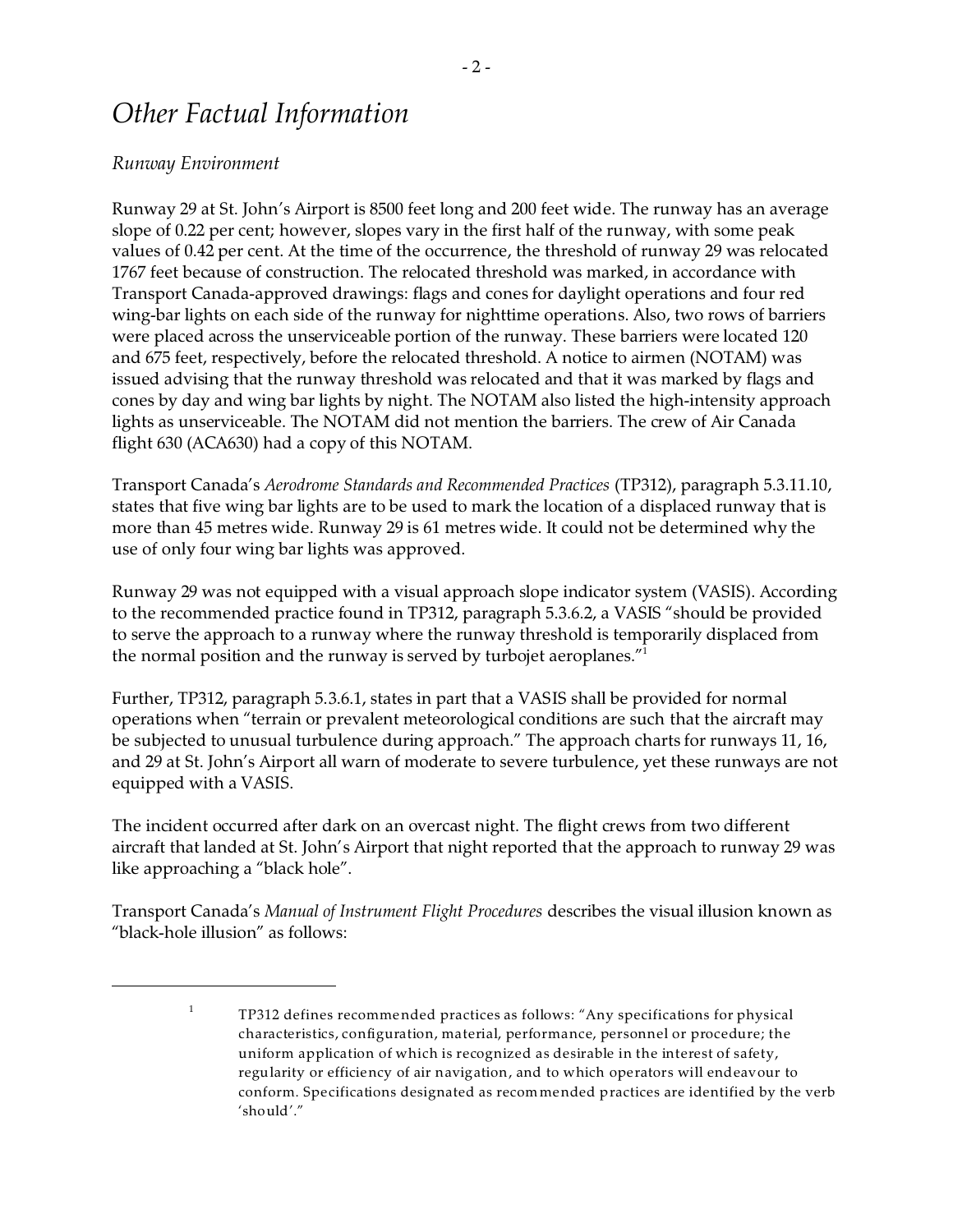During night visual approaches to runways in dark, featureless areas … the lack of ambient clues to orientation interferes with depth perception. Under these conditions, pilots often overestimate their altitude and, while concentrating on maintaining a constant visual angle of approach, … [will fly along a descending] … arc which results in premature contact with the ground.

The Transport Canada publication *Human Factors for Aviation—Basic Handbook* (TP12863) describes visual illusions produced by sloping runways: "On a normal approach to a runway that has even a small uphill slope, you will think that you are too high and will be inclined to descend to make your visual image compatible with the one you are used to."

#### *Weather*

Before departure, the crew received an aerodrome forecast for St. John's Airport, issued at 2001<sup>2</sup> on September 23. This forecast indicated that the weather from 2030 on September 23 to 2030 on September 24 would be as follows:

> Surface winds 210 degrees true at 15 knots, visibility greater than six statute miles, cloud level 500 feet scattered, ceiling 2500 feet broken. Temporary fluctuations between 2030 and 0530, visibility four statute miles in light rain showers and drizzle, broken ceilings of 500 feet and 2500 feet, surface wind increasing to 220 degrees true at 25 knots gusting to 35 knots between 2130 and 2330; from 0530, surface winds 250 degrees true at 25 knots gusting to 35 knots, cloud level 1500 feet scattered, ceiling 2500 feet broken.

The aviation routine weather report (METAR) for St. John's Airport valid at 0030 was as follows:

Wind 250 degrees at 28 knots gusting to 39 knots, visibility 12 statute miles in light drizzle, ceiling 1400 feet overcast.

Environment Canada issued a significant meteorological information (SIGMET) message warning of occasional severe mechanical turbulence below 4000 feet, valid from 0050 to 0450. SIGMETs are sent to control centres, towers, and flight service stations electronically. It was reported that this particular SIGMET was received in the low-level sector of the Gander Area Control Centre at 0052; the St. John's Flight Service Station would have received the SIGMET at the same time. ACA630 would have already progressed by the final approach fix, the "Sierra"<sup>3</sup> beacon, at this time, and advisories of this nature are not normally passed to aircraft at that late stage of an approach.

 $2<sup>2</sup>$ All times are Newfoundland daylight time (Coordinated Universal Time minus two and one-half hours).

<sup>3</sup> The distance from the Sierra beacon to the target touchdown zone was approximately 3.3 nautical miles. The elapsed time from the beacon to touchdown was calculated to have been between 1 minute 35 seconds and 1 minute 48 seconds.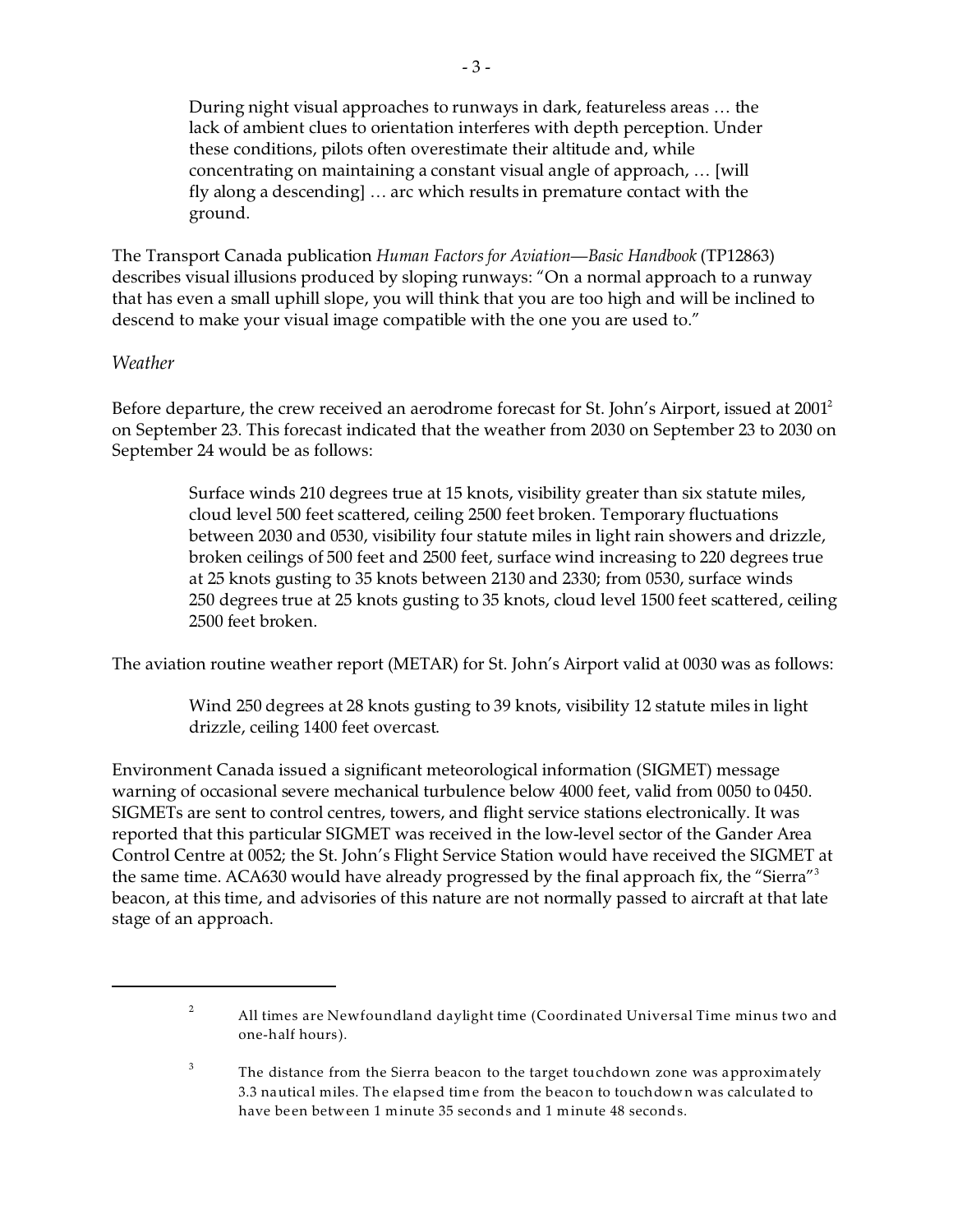While on approach to runway 29, ACA630 received the following weather information from the St. John's Flight Service Station: 4

| 0047:27 | Winds 260 degrees at 30 knots gusting to 45 knots.          |
|---------|-------------------------------------------------------------|
| 0047:33 | Advised of reports of moderate turbulence below 1 200 feet. |
| 0051:22 | Winds 260 degrees at 25 knots gusting to 40 knots.          |
| 0052:06 | Winds 250 degrees at 25 knots gusting to 40 knots.          |

#### *Flight Data Recorder Information*

The aircraft was equipped with an Allied Signal flight data recorder (FDR), model 980-4100- AXUS, serial number 4534. The recorder was forwarded to the TSB Engineering Branch Laboratory for analysis. The FDR data analysis revealed that the aircraft was flown on an autopilot coupled localizer approach to runway 29 until it descended through 550 feet above ground level (agl), about 200 feet above minimum descent altitude (MDA), at which point the autopilot was disconnected. The aircraft was hand-flown by the captain for the remainder of the approach. The approach was uneventful until after descent below the MDA.

After passing the final approach fix, the aircraft descended at a vertical rate of approximately 600 feet per minute (fpm) with an average approach speed of approximately 150 knots calibrated airspeed (KCAS), maintained by the autothrust system, which was in "Speed" mode for the approach. Landing flap of 35 degrees (°) was selected after passing the final approach fix. The flap-35 target approach speed was 139 KCAS. When the autopilot was disconnected in descent through 550 feet agl, the descent was briefly arrested, then re-initiated, continuing below MDA at about 400 fpm. Successive side-stick inputs by the captain during this time, variations in the rate of descent of 100 fpm to 700 fpm, and variations in speed from 142 KCAS to 156 KCAS were consistent with a high level of turbulence being encountered.

In the descent through 150 feet agl, the nose began to pitch up, consistent with nose-up, sidestick input. A maximum 12° of nose-up, side-stick input (3/4 nose-up) was applied, resulting in a corresponding maximum 10° of nose-up elevator deflection. The aircraft's pitch attitude briefly reached about 6° nose-up in the descent through 80 feet agl, as the descent rate peaked at a maximum of approximately 800 fpm. During this time, the captain's side-stick was briefly centred, and then approximately 16° of nose-up, side-stick input (full nose-up) was applied and held for the next four seconds until touchdown. The engine fan speeds increased from about 60 per cent to 74 per cent during the full, nose-up, side-stick application, followed by a further increase to 85 per cent at touchdown.

The aircraft's pitch attitude, which had decreased to 2.6° after the side-stick was centred, increased to about 4° nose-up with the application of full, nose-up side-stick. It was observed that the elevator deflections did not exceed 6° during this time, even though a significantly greater amount of nose-up, side-stick input had been applied. The descent rate (based on radio altitude) remained relatively unchanged at about 700 fpm, and airspeed decreased from

<sup>4</sup>

The St. John's Tower was closed at the time of the occurrence; its hours of operation are from 0615 to 2400.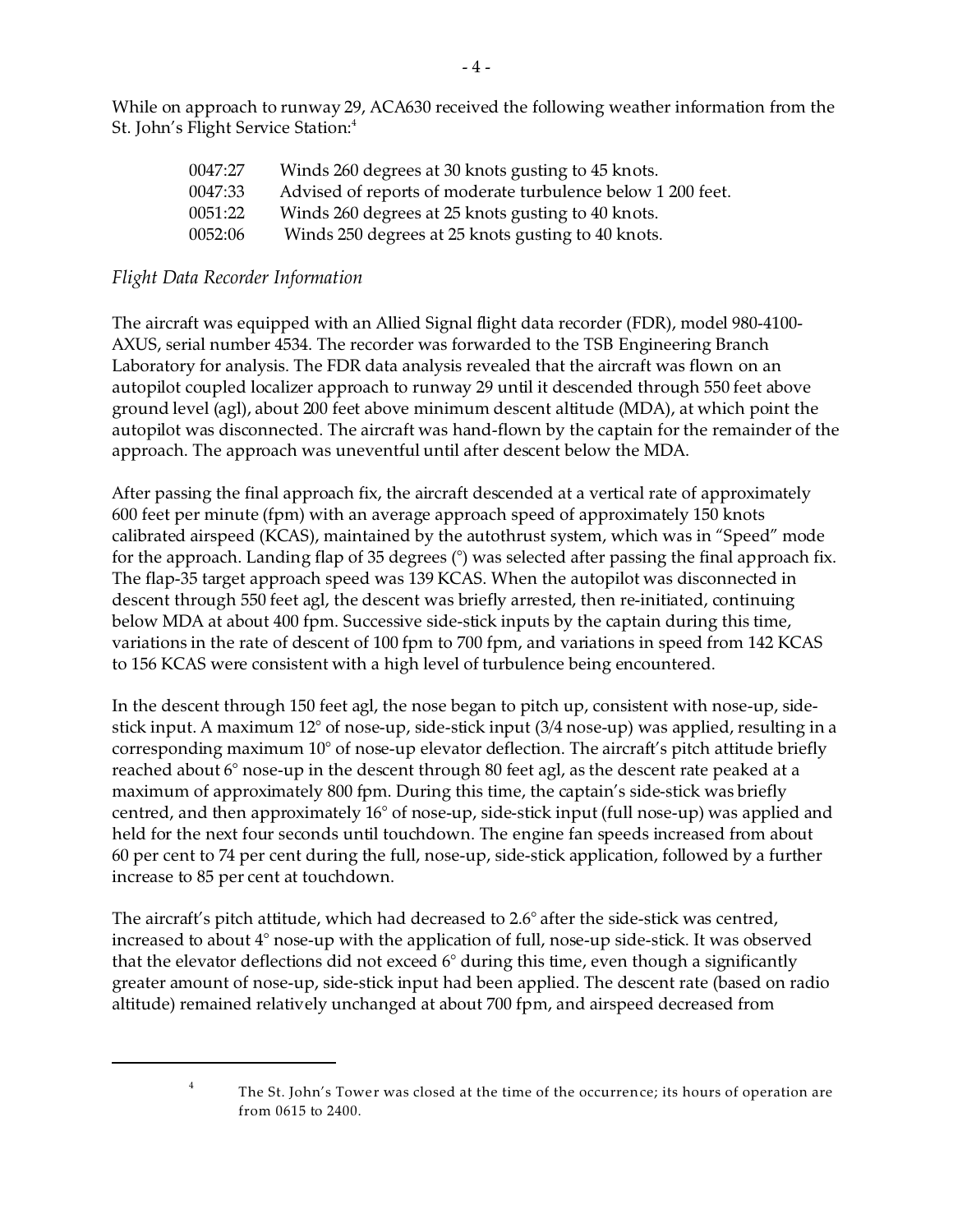approximately 141 KCAS down to 134 KCAS. The true angle of attack (AOA) $^5$  reached an average of about 7.5°, where it remained until touchdown. Approaching the runway, the descent was not sufficiently arrested; the subsequent touchdown was hard, with a recorded vertical deceleration of 1.78 g, at 137 knots indicated airspeed (KIAS), and a heading of 286°.

No change in the autothrust system "Speed" mode was observed on the approach until approximately three seconds before touchdown, coincident with an increase of engine fan speeds. This increase in fan speed was the result of crew movement of the thrust levers beyond the climb detent position, to the maximum continuous thrust position just before touchdown. The autothrust system mode changed from "Speed" mode to "Thrust" mode at this time, consistent with the change in the thrust lever position. On previous flights, typical flare initiation occurred from a height of between 30 feet agl and 60 feet agl. The thrust levers were typically retarded to the idle detent at flare initiation, with fan speeds reaching idle settings at touchdown.

### *Simulations*

The TSB requested the assistance of the aircraft manufacturer to determine whether the behaviour of the aircraft was consistent with control inputs and whether any external factors were present. Engineering simulations were carried out based on the landing conditions, approach speed, weight, centre of gravity, and flap configuration. FDR recorded data, including the control inputs, were used to simulate the flight. With no external atmospheric disturbances applied, it was not possible to accurately simulate the known aircraft behaviour. Vertical and longitudinal disturbances (wind gradients) were then estimated to match the behaviour of the aircraft during the occurrence landing. Estimates of the vertical wind below 300 feet agl indicated variations of  $\pm 20$  feet per second (fps), and estimates of the longitudinal wind from a height of 100 feet agl to touchdown indicated a decrease in the headwind of 16 fps (10 knots). Vertical trajectory computations performed by the manufacturer indicated that the aircraft remained below a nominal 3° flightpath angle to the relocated threshold during its entire descent, with a steepening of the descent angle below 150 feet agl.

The aircraft is equipped with a high-AOA protection system to prevent exceeding the stall angle during high-dynamic manoeuvres or gust conditions. There are four basic phases or modes to the high-AOA protection system. One such mode is the "Alpha Prot" in which the AOA from side-stick input is converted into AOA demand to protect against aerodynamic stalling. "Alpha Prot" activation depends on several parameters, including AOA where the threshold is 12°. The simulation indicated the activation of the "Alpha Prot" mode, briefly in descent through 220 feet agl, followed by a second activation in descent through 95 feet agl, which then remained active until touchdown. At 220 feet agl, the derived true AOA was approaching the threshold of 12°. The second activation of the "Alpha Prot", which occurred as true AOA was increasing through 3°, likely occurred as the result of a vertical gust, with an estimated magnitude of 10 fps (six knots). As the side-stick was briefly neutralized through 80 feet agl, the elevator positions varied between  $\pm 5^{\circ}$ , consistent with control surface deflections in "Alpha Prot" mode.

As full, nose-up, side-stick input was applied and held in descent through 50 feet agl, while in

5

An AOA refers to the angle between the wing chord and the relative airflow.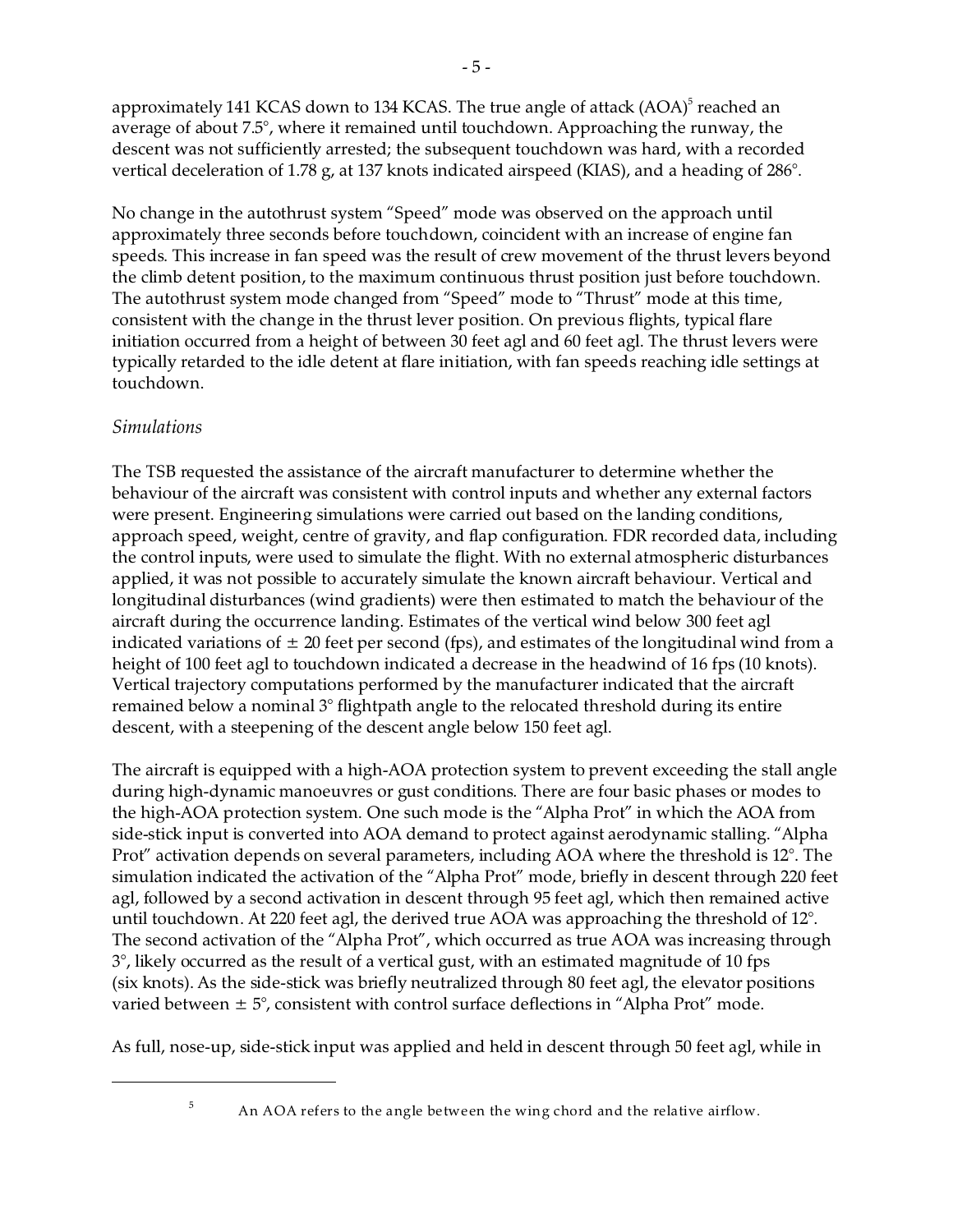"Alpha Prot" mode, the pitch attitude and true AOA reached values of only 7.5 $^{\circ}$  and 4 $^{\circ}$ , respectively. To quantify the effect of the longitudinal wind gradient, which resulted in a sevenknot loss of airspeed below 50 feet agl, the simulation was repeated assuming a zero wind gradient for the final 50 feet of descent. The results indicated that, with a zero wind gradient, the pitch attitude and the true AOA would have reached values of 14° and 10°, respectively, given the full, nose-up, side-stick inputs, and a climb of 40 feet would have been possible, preventing the premature touchdown.

### *Analysis*

The localizer approach to the relocated threshold of runway 29 was described as approaching a black hole. The vertical trajectory computations performed by the manufacturer indicated that the aircraft remained below a nominal  $3^\circ$  flightpath angle to the relocated threshold during its entire descent, with a steepening of the descent angle below 150 feet agl. The runway was not equipped with a VASIS, as was recommended in TP312, and it is probable that the lack of visual cues and a runway-upslope visual illusion during the night approach contributed to the lowerthan-nominal flightpath. On this approach, there were no visual glidepath indicators, either internal or external to the aircraft, to assist the crew in maintaining the desired flightpath to touchdown. Also, the high-intensity approach lighting was unserviceable.

The SIGMET warning of severe turbulence was not received by the flight service station specialist until after the aircraft was inside the final approach fix. In accordance with standard procedures, the SIGMET was not passed to the crew of ACA630 at that late stage of the approach. The flight crew, however, had been advised of reports of moderate turbulence five minutes earlier and, after that, had been given two advisories of strong gusting wind. Therefore, even if the crew had received the SIGMET, it is doubtful that they would have done anything different at that stage of the approach.

It was concluded, after analysis of the FDR data, that the aircraft performance met design criteria. The weather conditions were such that the aircraft experienced strong vertical and longitudinal gusts near the ground, likely resulting in a steepening of the descent in the latter stages of the approach. When full, nose-up side-stick was applied to counter the steepening descent, true AOA was limited to less than 8° by activation of the "Alpha Prot" mode to compensate for the decaying airspeed caused by the longitudinal gusts of wind. Despite a substantial increase in engine power being initiated by the crew and the elevators being deflected to the maximum nose-up position allowable in "Alpha Prot" mode, this sudden decrease in headwind close to the ground was such that the descent could not be sufficiently arrested to prevent premature touchdown.

The flight recorder analysis and flight simulation showed that, despite pilot input, the designed aircraft protection systems would not allow the pilot sufficient flight control movement to arrest the descent during the last stages of the approach. Appropriate crew corrective action would have been to initiate a go-around at the point where there was substantial deviation below the desired flightpath; aircraft response to aft side-stick movement became limited by the aircraft protection systems. However, the absence of outside visual cues and the presence of black-holeillusion conditions would have made it difficult for the crew to assess adequately the aircraft's vertical situation and the rate of change relative to the desired flightpath in sufficient time to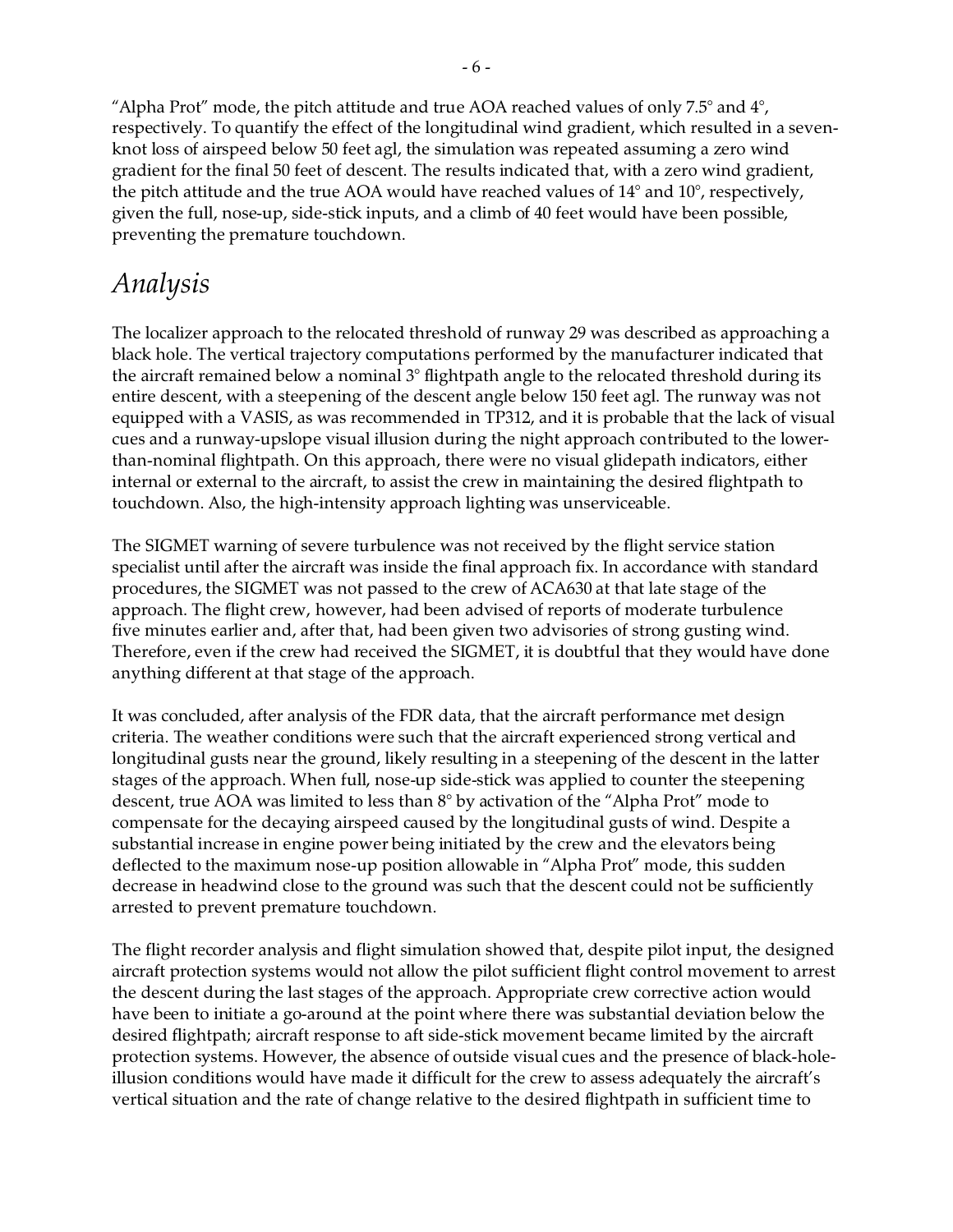recognize that the approach path was significantly low. The crew did not recognize the unsafe condition until it was too late to prevent premature touchdown, as demonstrated by the late advancement of the thrust levers.

The following TSB Engineering Branch Laboratory Report was completed:

LP 105/99—FDR Analysis.

This report is available upon request from the Transportation Safety Board of Canada.

## *Findings as to Causes and Contributing Factors*

- 1. The environment near the runway was conducive to black-hole illusion during the night approach to runway 29.
- 2. The aircraft was flown below a nominal, three-degree flightpath to the relocated threshold.
- 3. It is probable that the lack of visual cues during the night approach and runwayupslope visual illusion contributed to the lower-than-nominal three-degree flightpath on the approach.
- 4. Strong gusting wind conditions caused a sudden loss of head wind near the ground, a corresponding loss of lift, and an increase in the rate of descent.
- 5. The crew did not recognize the unsafe condition until it was too late to prevent premature touchdown. The absence of visual cues probably contributed to this late recognition of the unsafe condition.

## *Findings as to Risk*

- 1. The Transport Canada-approved drawings depicting the number of wing bar lights required to mark the location of the displaced threshold were not in accordance with TP312. Consequently, only four wing bar lights were used on each side of the displaced threshold where five were required.
- 2. A visual approach slope indicator system was not installed to provide guidance for a landing with the displaced threshold. Such an installation is recommended by TP312.
- 3. The high-intensity approach lighting was unserviceable for runway 29.